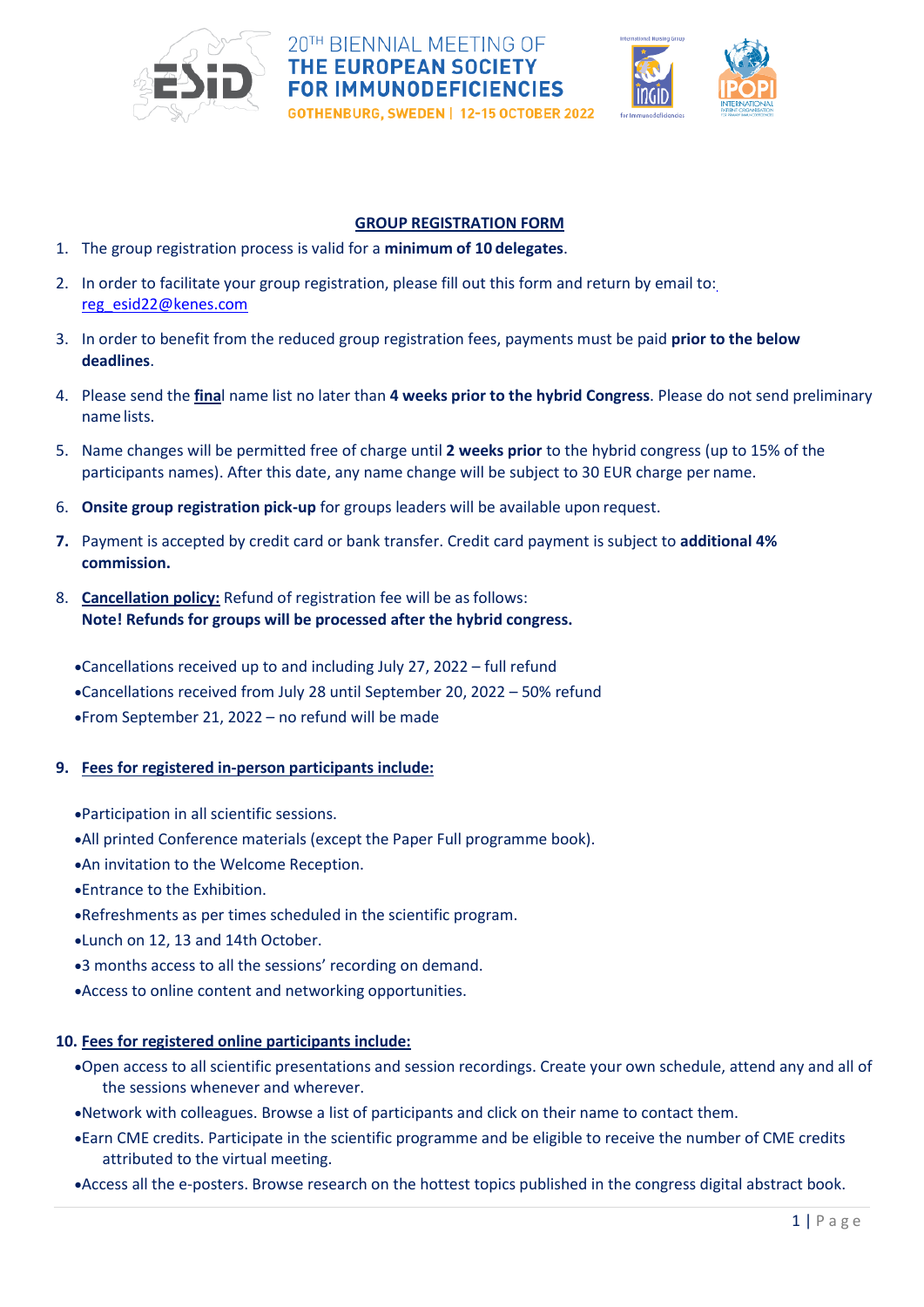

# 20TH BIENNIAL MEETING OF **THE EUROPEAN SOCIETY FOR IMMUNODEFICIENCIES**

**GOTHENBURG, SWEDEN | 12-15 OCTOBER 2022** 



| 11. Please fill in the below information: |  |  |  |  |  |
|-------------------------------------------|--|--|--|--|--|
| Company (Group Name): <u>company</u>      |  |  |  |  |  |
|                                           |  |  |  |  |  |
|                                           |  |  |  |  |  |
| Email:                                    |  |  |  |  |  |

### **REGISTRATION CATEGORIES**

Participation Fees apply to payments received prior to the indicated deadlines:

| <b>REGISTRATION</b><br><b>CATEGORIES</b>    | <b>EARLY FEE</b><br><b>UNTIL JULY 27, 2022</b> |               | <b>REGULAR RATE</b><br>FROM JULY 28 TO SEPTEMBER 20, 2022 |               | <b>ONSITE RATE</b><br>FROM SEPTEMBER 21, 2022 |               |
|---------------------------------------------|------------------------------------------------|---------------|-----------------------------------------------------------|---------------|-----------------------------------------------|---------------|
|                                             | <b>IN-PERSON</b>                               | <b>ONLINE</b> | <b>IN-PERSON</b>                                          | <b>ONLINE</b> | <b>IN-PERSON</b>                              | <b>ONLINE</b> |
| ESID Member *                               | €450                                           | €450          | € 550                                                     | € 550         | € 650                                         | € 650         |
| ESID Member Junior **                       | € 250                                          | € 250         | € 300                                                     | € 300         | € 350                                         | € 350         |
| Non-Member                                  | € 650                                          | € 650         | € 750                                                     | € 750         | € 850                                         | € 850         |
| INGID Member****                            | € 160                                          | € 160         | € 220                                                     | € 220         | € 330                                         | € 330         |
| <b>IPOPI Member</b>                         | € 160                                          | €O            | € 220                                                     | €O            | € 330                                         | €O            |
| Low & Lower-middle-<br>income countries *** | € 300                                          | € 300         | € 300                                                     | € 300         | € 300                                         | € 300         |
| Local nurse day only<br>(In-person only)    | € 100                                          | N/A           | € 100                                                     | N/A           | € 100                                         | N/A           |
| Educational day only<br>(In-person only)    | € 100                                          | N/A           | € 100                                                     | N/A           | € 100                                         | N/A           |
| Paper Full programme<br>book *****          | € 15                                           | N/A           | € 15                                                      | N/A           | € 15                                          | N/A           |

\* Become an ESID member 2022/2023 to benefit from preferential rates – visit www.esid.org. ESID Members who wish to benefit from the reduced registration rates must have renewed their membership for 2022/2023 prior to registering to the meeting. For more information on ESID membership please visit www.esid.org or contact the ESID Membership Services at membership@esid.org. In order to benefit from ESID Membership reduced rates please apply for membership at least 5 days (Mon – Fri) prior to the registration deadline.

\*\* ESID Member Junior – Reduced fee for:

– Members under 35 years of age (please indicate your date of birth and upload a copy of your ID)

– Members between 35 and 40 years of age who are still in training (please indicate your date of birth and upload a copy of your ID)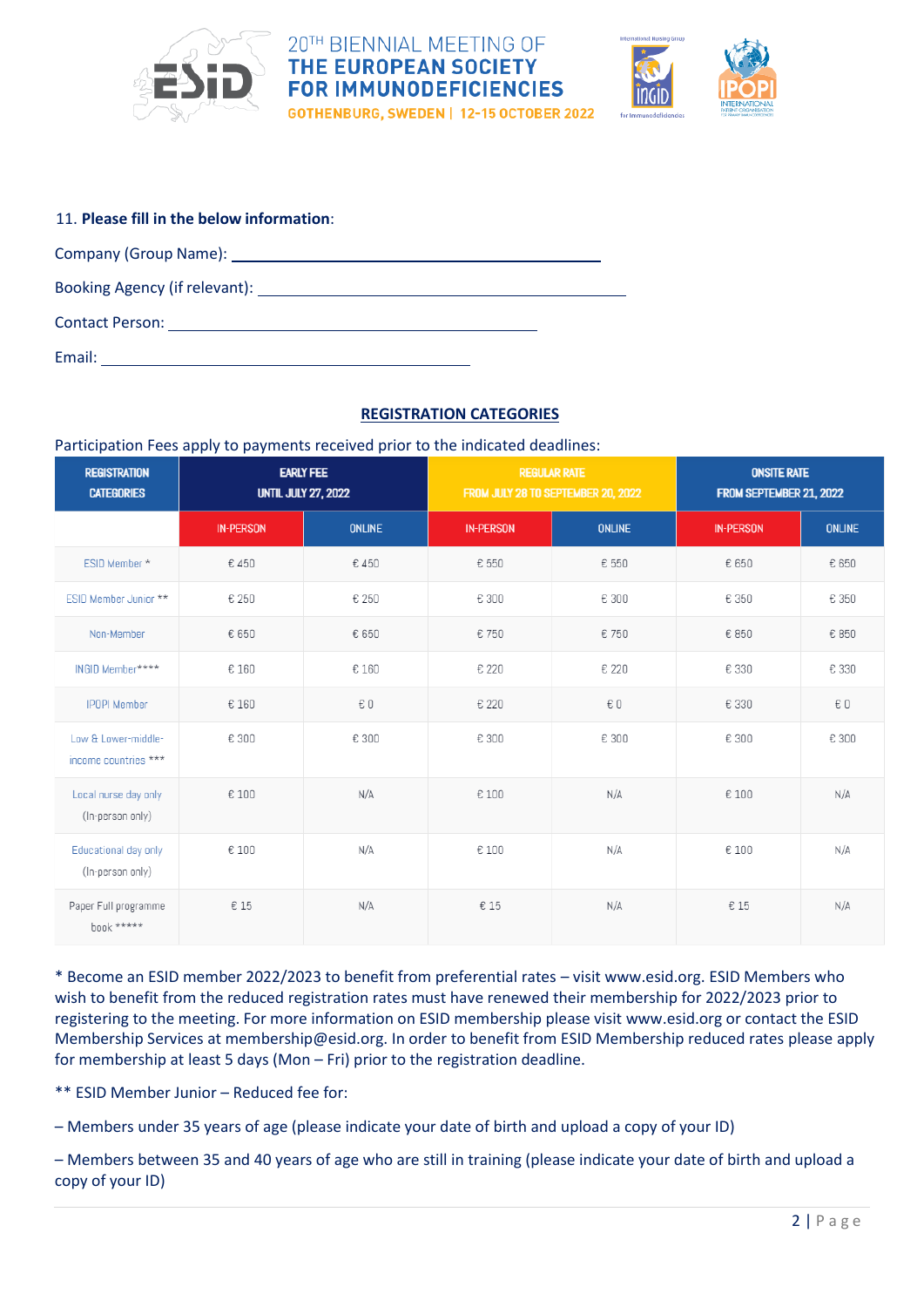



\*\*\* Please refer to the World Bank's Country Classification to find your country's income level classification

\*\*\*\* INGID Member – In order to obtain the special fee for nurses, please login with the email address you used for your INGID registration and family/surname you have used on your application for enrolling to INGID Membership.

\*\*\*\*\* IPOPI Member - All the IPOPI members attend the online event for free, even if they don't attend the in person one

\*\*\*\*\*\*ESID is a sustainable congress, and we wish to lower paper consumption. The Full meeting programme will be available on the Meeting App. Only ordered physical books will be printed. The money collected will be used only for the printing expenses on the books. A minimum quantity is required. If not achieved, you will be refunded.

#### **Group Registration Details:**

#### **Pharmaceutical company name -**

1. Required registration category: No. of Registrations:

2. Required registration category: No. of Registrations:

3. Required registration category: No. of Registrations:

| <b>Total Group Participants:</b> |  |
|----------------------------------|--|
|                                  |  |

#### **Important Note: Abstract Presenters**

In case there are Abstract Presenters among the group delegates please advise the names and abstract numbers in advance in order to guarantee the abstract will remain in the Scientific Programme.

#### **Please mark below accordingly:**

There are no abstract presenters in this group

Attached is a list of the abstract presenters in this group

#### **Group Registration Pick-up**

Group registration collective pick-up will be available onsite, an appointment must be coordinated in advance. Exact times will be advised prior to the hybrid congress.

**Note:** in case of group registration pick-up, individual barcode confirmation letters will not be sent to group participants.

**We strongly recommend individual pick-up.**

#### **Please mark below accordingly:**

Group registration pick-up is required.

No group pick-up, the delegates will be collecting their registrations individually.

#### **Data Protection:**

 $\mathcal{L}$ I confirm that prior to transferring Kenes the group delegates contacts, our company has obtained consent from the individuals concerned.